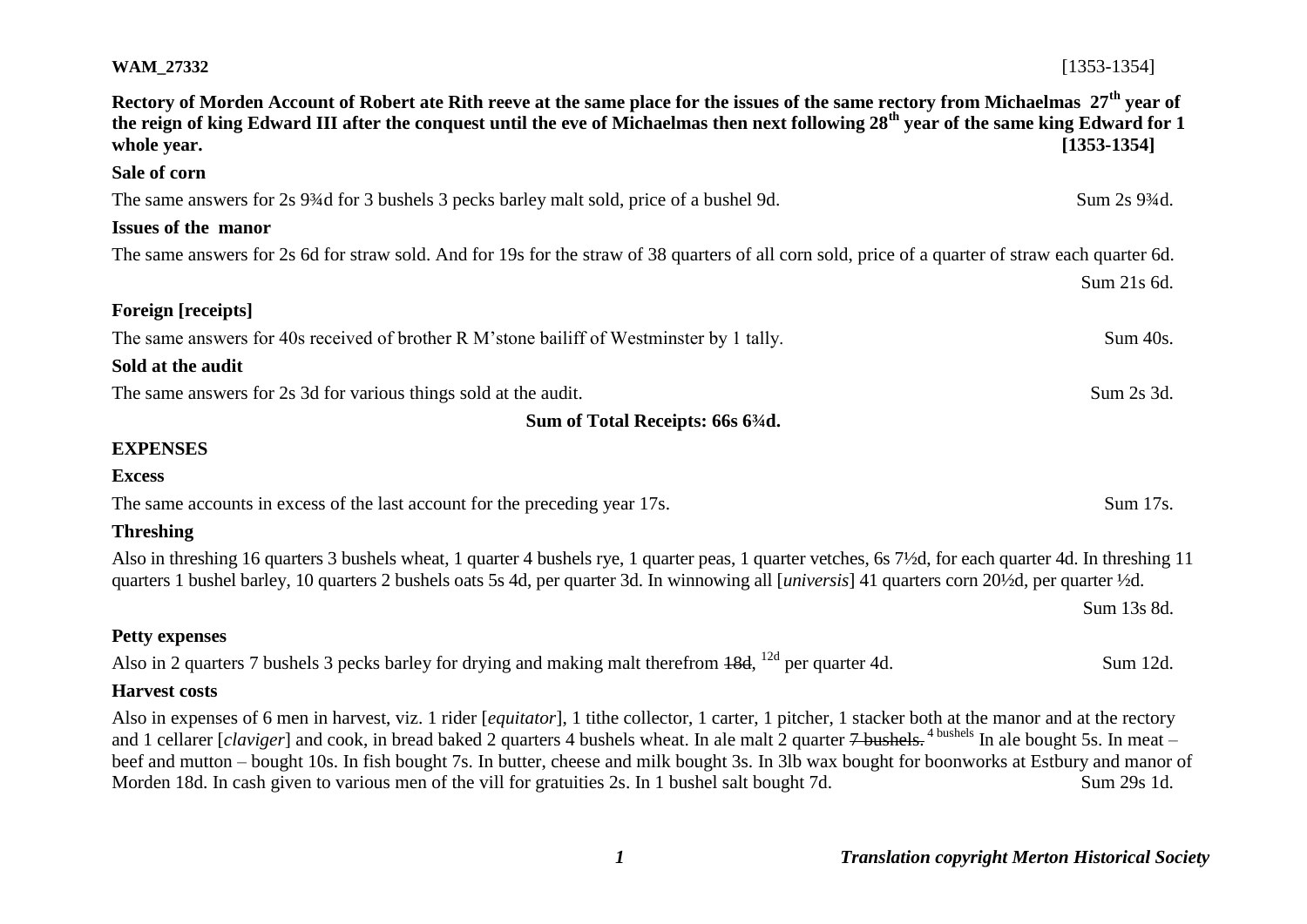#### **Stipends**

Also in stipend of 1 rider 5s. In stipend of 1 tithe collector 4s. <sup>3s 4d</sup> In stipend of 1 carter with 1 cart and 2 horses for the whole of harvest, together with horseshoes and clouts 18s.<sup>witnessed by bailiff</sup> In stipend of 1 pitcher 3s <sup>6d</sup>. In stipend of 1stacker both for the corn of the manor and for the rectory 4s. In stipend of 1 cellarer and cook 3s <del>6d</del>. <sup>4d</sup> In 6 pairs of gloves [*cirotec'*] bought for the said servants 12d. Sum 37s 8d. **Sum of all expenses £4s 17d. 18s 7d\* And so he exceeds 31s 10¼d.** 

### DORSE

### **Rectory of Morden – Issues of the grange at the same place by struck measure except the heaped eighth bushel, for the 28th year. Robert ate Rith reeve.**

Wheat The same answers for 16 quarters 3 bushels wheat of the total issue of the grange at the same place by the aforesaid measure, threshed by piecework by 1 tally against Thomas ate Hulle granger. And for 4 bushels ½ peck of increment of the heaped eighth bushel. Sum 16 quarters 7 bushels ½ peck.

Of which in baking bread for expenses of 1 rider, 1 tithe collector, 1 carter, 1 pitcher, 1 stacker both for the corn of the manor and for the corn of the rectory, 1 cellarer and cook and another visiting for the duration this year, 7 men for 5 weeks 2 quarters 4 bushels. Also delivered to brother John de Redyngh keeper of the granary of Westminster 8 quarters 5 bushels by 1 tally. Also delivered to the vicar for fixed allowance/wage [*certitudine*] 1 quarter wheat. Also delivered to the manor 4 quarter 6 bushels ½ peck. Sum as above. And none remains.

- **Rye** The same answers for 1 quarter 4 bushels rye of total issue of the grange at the same place by the aforesaid measure threshed by piecework by 1 tally against the said Thomas. And for 1½ pecks of increment of the heaped eighth bushel. Sum 1 quarter 4 bushels 1½ pecks. Of which delivered to the manor 1 quarter 4 bushels 1½ pecks. And none remains.
- **Beans** The same answers for 1 quarter beans received from the manor. And delivered to the vicar of the church of Morden by custom. And none remains.
- Peas and The same answers for 1 quarter <sup>peas and 1 quarter</sup> vetches of total issue of the grange at the same place by the aforesaid measure threshed by
- **vetches** piecework by 1 tally against the said Thomas. And for 2 pecks of increment of the heaped eighth bushel. Sum 2 quarters 2 pecks. And delivered to the manor. And none remains.
- **Barley** The same answers for 11 quarters 1 bushel barley of total issue by the aforesaid measure threshed by piecework by 1 tally against the said Thomas. And for 2 bushels 3 pecks of increment of the heaped eighth bushel. Sum 11 quarters 3 bushels 3 pecks.

Of which delivered to himself for the manor of Morden 8 quarters 4 bushels barley. In making malt as below 2 quarters 7 bushels 3 pecks. Sum as above. And none remains.

1

*<sup>\*</sup> These figures total £4 18s 5d.*